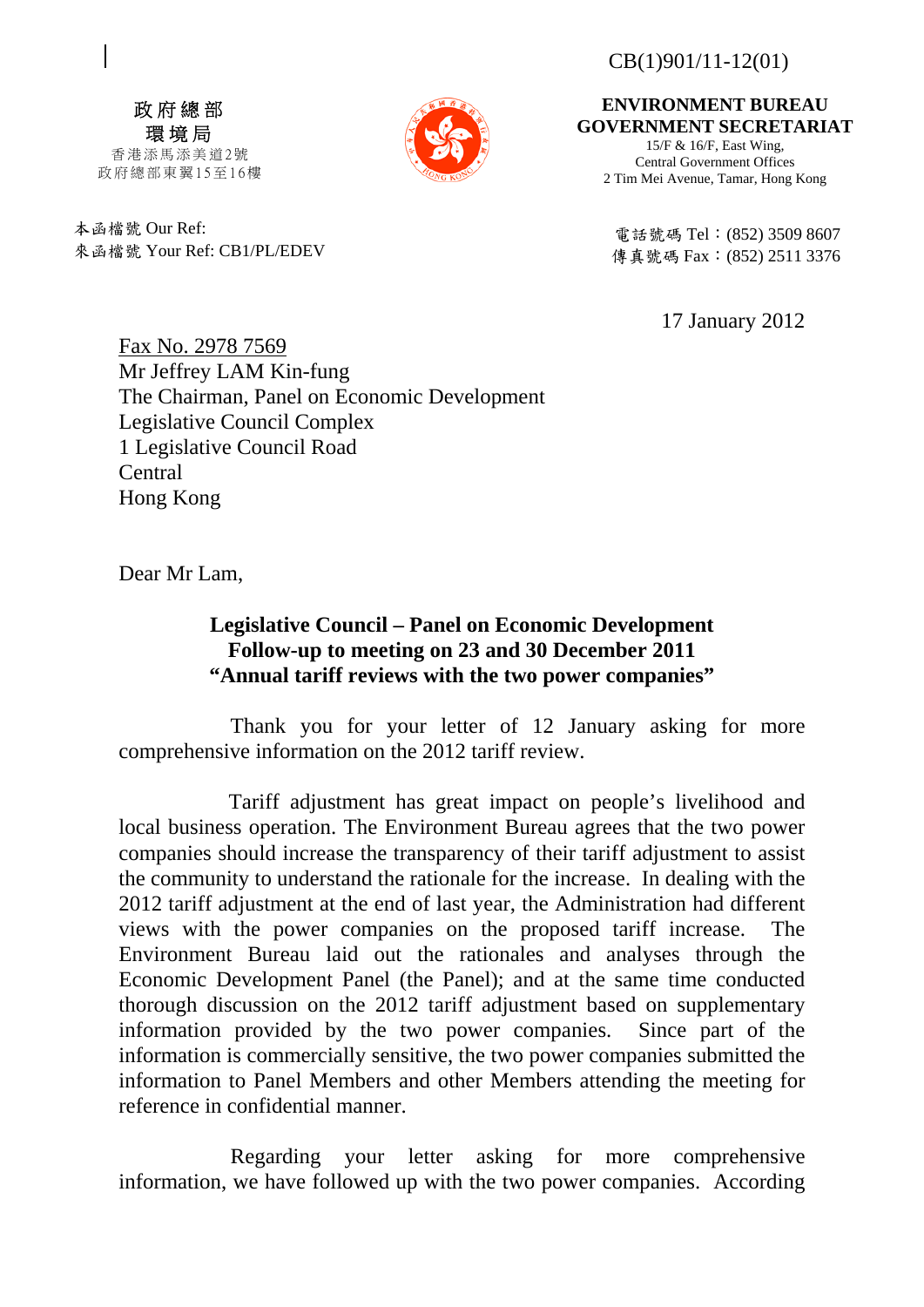## **Regarding 2012 Tariff Review :**

 Details of and justifications for the tariff proposal (including proposed increase in Basic Tariff and Fuel Clause Charge adjustment) submitted to the Administration by the two power companies before 13 December last year, including :

## Basic Tariff :

- > Increase in Average Net Fixed Assets;
- $\triangleright$  Increase in operating expenses ;
- $\triangleright$  Change in electricity sales ;
- > Increase/decrease in Tariff Stabilization Fund balance ; and related justifications.

Fuel Clause Charge :

- $\triangleright$  Increase in fuel costs;
- Executively Rectification for the over/under-recovery of fuel costs in 2011;
- Increase in the Fuel Clause Recovery Account's deficit balance to mitigate tariff increase etc.
- Details of and justifications for the final tariff proposal (including increase in Basic Tariff and Fuel Clause Charge adjustment), with items same as the above.
- The amount of Average Net Fixed Assets in 2011 and 2012 and the reasons for the increase, the detailed breakdown of operating expenses in 2011 and 2012, etc.

## **Regarding Five-year Development Plan :**

 Total forecast capital expenditure in the Five-Year Development Plan period, and the capital expenditure forecast by categories (e.g. emission reduction projects, postcommissioning projects, other power generation systems, transmission & distribution system and customer & corporate services development) in each year;